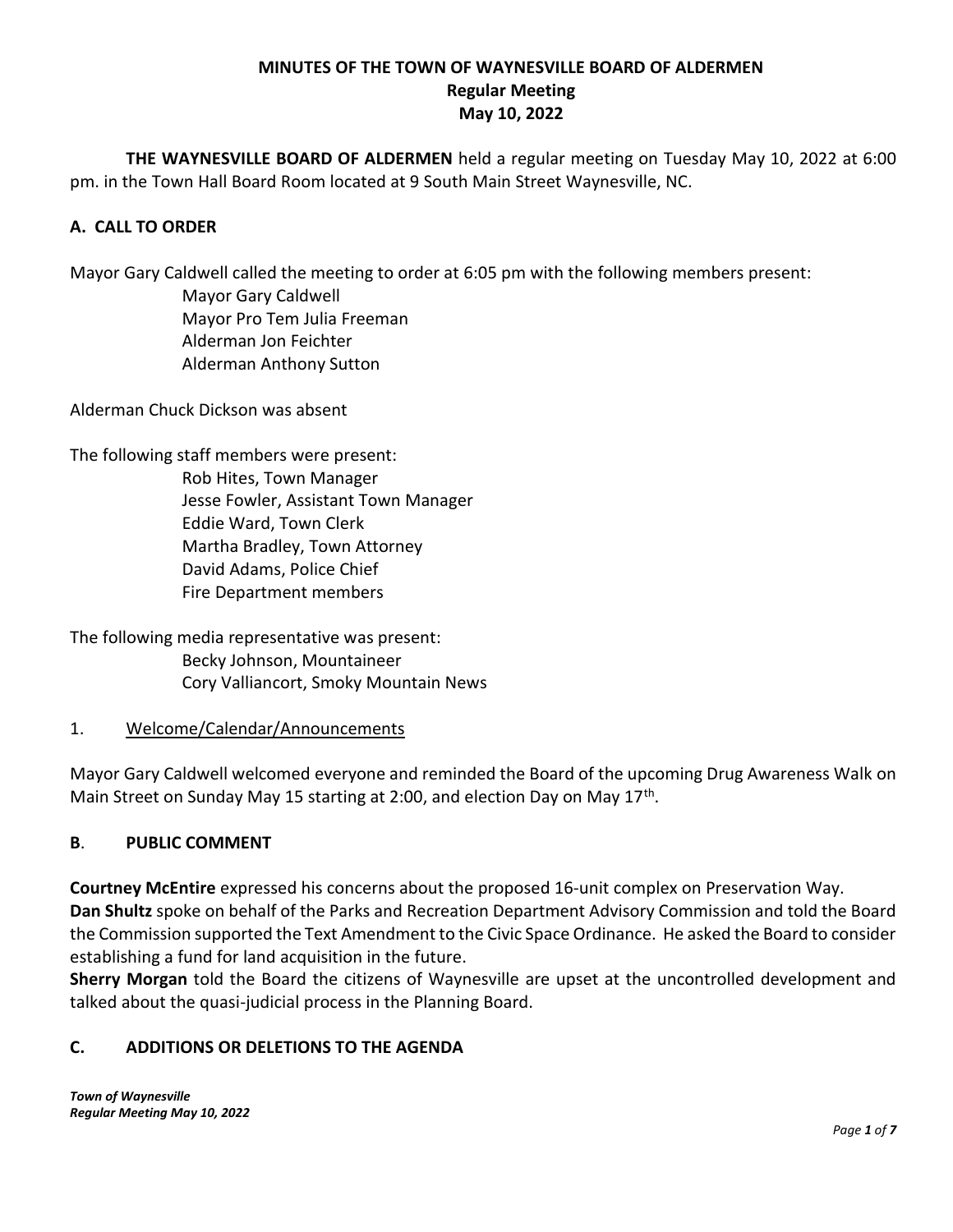There were no additions or deletions to the agenda.

## **D. CONSENT AGENDA**

*All items below are routine by the Board of Aldermen and will be enacted by one motion. There will be no separate discussion on these items unless a Board member so requests. In which event, the item will be removed from the Consent Agenda and considered with other items listed in the Regular Agenda.*

- i. Adoption of minutes of the April 6, 2022 special meeting (Board Retreat)
- ii. Adoption of April 26, 2022 regular meeting
- iii. Tuscola Band Day Special Event Application

*A motion was made by Alderman Anthony Sutton, seconded by Alderwoman Julia Freeman, to approve the Consent Agenda as presented. The motion passed unanimously.* 

### **E. PRESENTATION**

- 2. Promotion and New Hire Recognition
	- Fire Chief Joey Webb

Fire Chief Joey Webb and Assistant Fire Chief Chris Mehaffey introduced Mr. Doug Smith who has been promoted to Captain, and Mr. Hank Baker who was hired to replace Mr. Smith as Fire Engineer on B-Shift. Everyone congratulated both Firemen.

- 3. Smart Growth
	- **Scott Cason**

Mr. Scott Cason spoke to the Board concerning Waynesville's zoning Ordinances. He stated they are pro development and lacks protection for single-family neighborhoods. Mr. Cason also addressed the quasijudicial process that has recently changed with the adoption of 160D in the Planning Board decisions. The Board was shown a power point developed by Mr. Cason indicating relationship between existing infrastructures and appropriate development, and infill development and its context to the Town.

### **E. PUBLIC HEARING**

- 4. Public Hearing to consider the text amendment to Chapter 7 of the Land Development Standards (LDS), Civic Space.
- Elizabeth Teague, Development Services Director

Town Attorney Martha Bradley asked if anyone wished to speak concerning the text amendment and opened the Public Hearing at 6:35 pm.

Ms. Elizabeth Teague, Development Services Director, presented the staff report and said this is a Planning Board initiated text Amendment to Chapter 7, Civic Space, of the Land Development Standards, related to the changes to 160D and the 2035 Comprehensive Plan. She said that currently the standards treat all subdivisions equally no matter how large. Maintenance and ownership responsibilities for civic spaces are also unclear as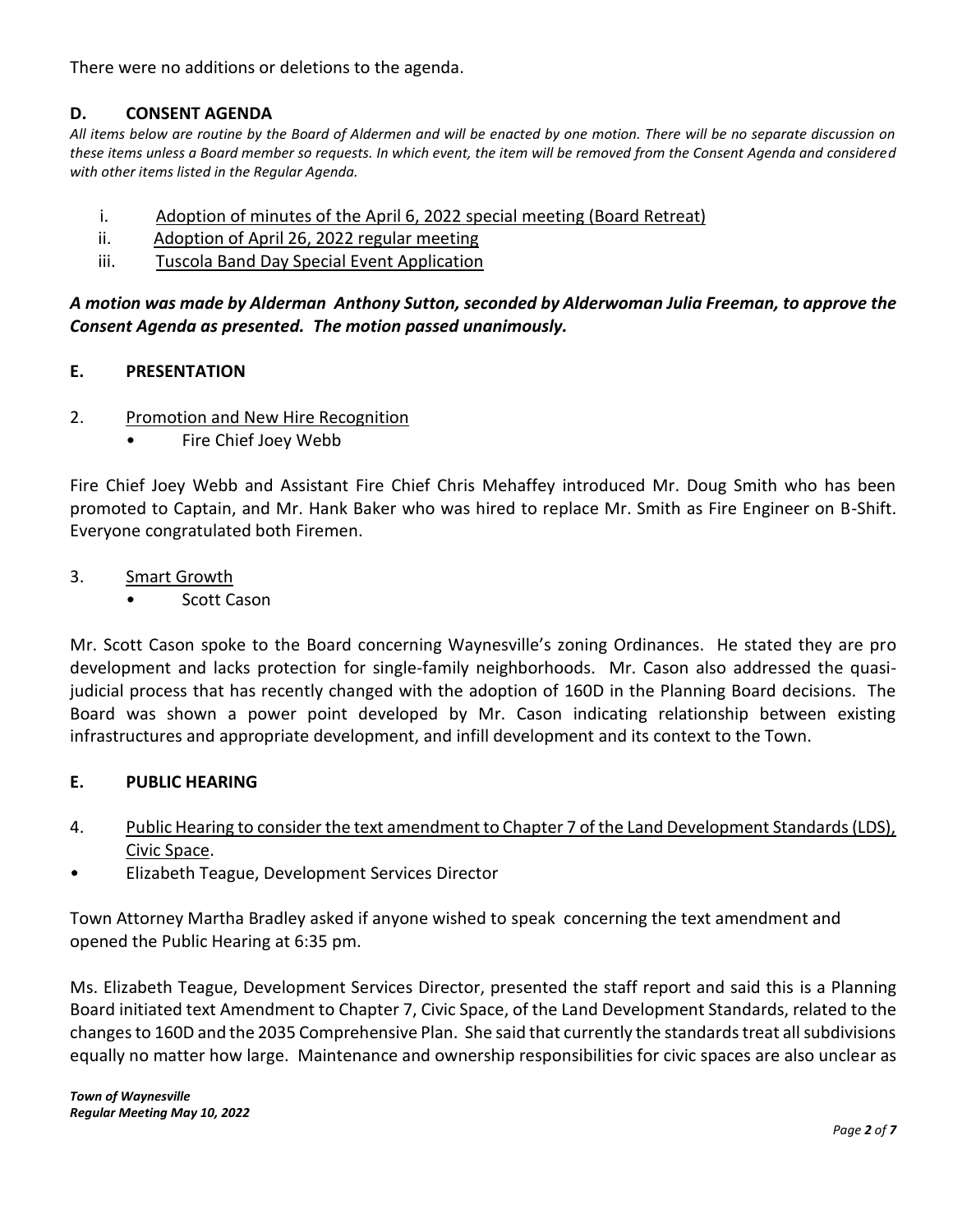written. The proposed Ordinance provide more options to create and maintain diverse and attractive communities and up the scale in the amount of civic space required to development size.

Ms. Teague told the Board that the subcommittee had researched the Ordinances of several other municipalities in North Carolina and out of State. She reviewed the cities of Asheville, Brevard, Hendersonville, Fletcher, Fayetteville, and Durham and said it was determined that Waynesville's civic space standards are too low compared to these Towns. She referred the Board to the proposed Ordinance in their packet, and read through each of the changes, and explained how each change would be an improvement to 2035 Land Use Plan Goals and the Land Development Standards. The Planning Board's recommendations include nine options for developers in choosing how to use civic space including:

- $\triangleright$  A natural preserve available for unstructured recreation (Park)
- $\triangleright$  An open space for unstructured recreation with landscape (Green)
- $\triangleright$  Natural preserves including any area of existing or restored open land (Preserve)
- $\triangleright$  Open space for unstructured recreation consisting of paths, lawns, and trees. (Square)
- $\triangleright$  And open space designed and equipped for the recreation of children (Playground)
- $\triangleright$  A grouping of garden plots available for small-scale cultivation (Community Garden)
- $\triangleright$  A linear parcel of land set aside to contain a trail for non-motorized transportation (Greenway)
- $\triangleright$  An off-leash dog area (Dog Park)
- ➢ Designated indoor or outdoor facility to support social and recreational activities of residents (Community Area)

Alderman Jon Feichter asked about the role in the Planning Department in assisting a developer to decide what option is best for their development. Ms. Teague said that they do recommend certain options and often consult the Parks and Recreation Department. She said what the Planning Board wanted to do with the creation of this Ordinance is to have more conversation, involvement, and more overlap with the Parks and Recreation Department.

Ms. Teague stated that the owner or lessee of the property designated for civic space is responsible for its maintenance. Landscaped areas must be maintained in good condition and the entire area will be kept clear of debris. All civic spaces require documentation recorded with the final plat that outlines the ongoing maintenance plans. If the civic space is dedicated to the Town and accepted for public use, the land will be maintained by the Town.

Attorney Bradley closed the Public Hearing at 7:02 pm.

# *A motion was made by Alderman Anthony Sutton, seconded by Alderwoman Julia Freeman, to adopt Ordinance O-16-22 because it continues to promote smart growth principles in land use planning and zoning, it creates a range of housing opportunities and choices, and it protects and enhances Waynesville's natural resources. The motion passed unanimously.*

- 5. Continuation of Public Hearing from March 22, 2022 to consider text amendments to the Land Development Standards (LDS) on revisions to LDS Section 6.10: Transportation Impact Analysis.
	- Development Services Director, Elizabeth Teague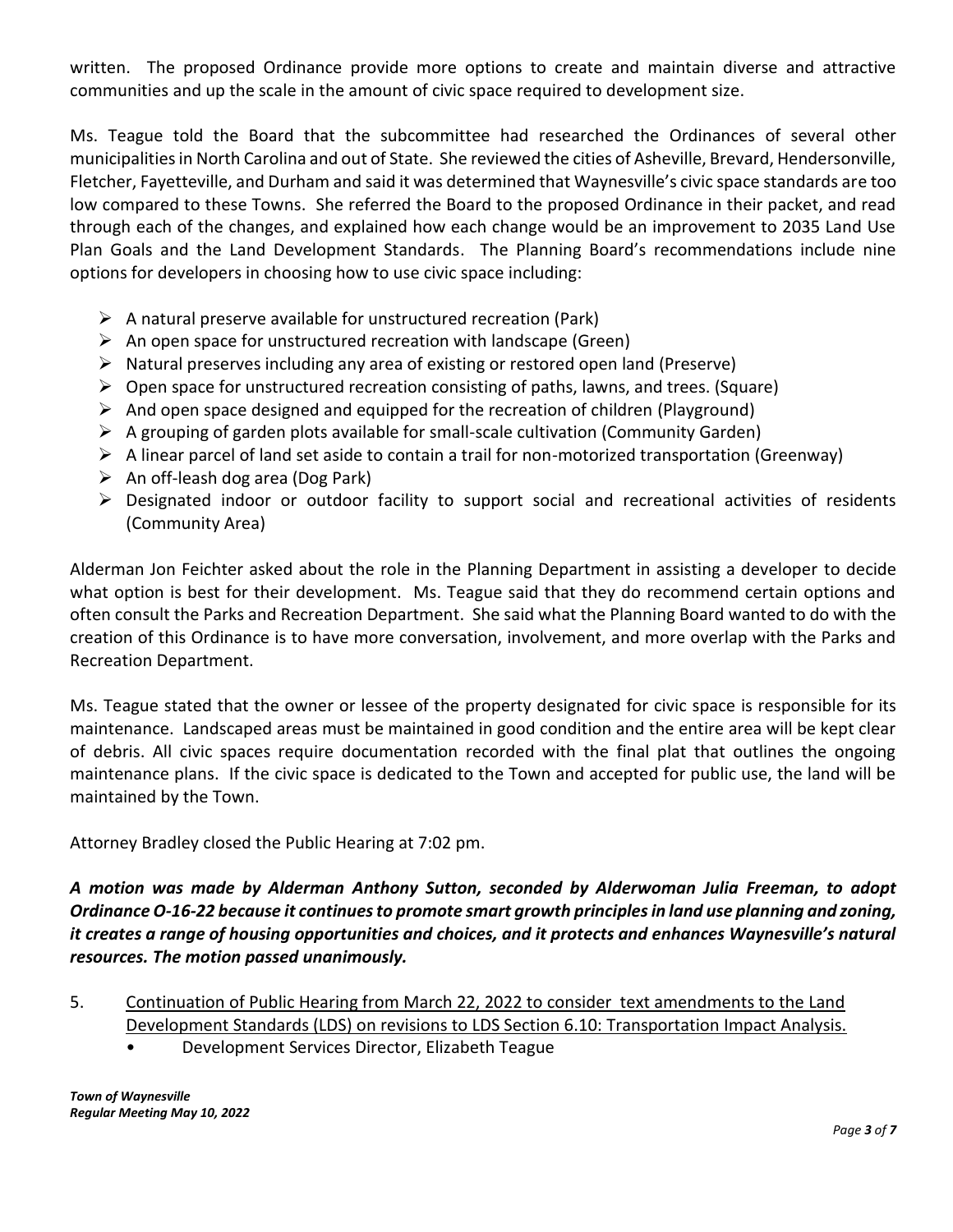Attorney Bradley re-opened the Public Hearing from March 22, 2022 at 7:04.

Ms. Teague presented the staff report and stated that with the assistance of Mark Teague of J. M. Teague Associates, the staff and Planning Board recommend a decrease in the traffic threshold for traffic analysis associated with new development. This Ordinance was presented to the Board of Alderman at the March 22, 2022 meeting, and the Board asked that the Ordinance be adjusted to have more understandable criteria for when a TIA could result in requirements for a developer to perform mitigation measures and to be more context oriented.

The proposed text amendments are based on lowering the TIA threshold from the current requirement of 3,000 cars per day. The proposed ordinance would trigger a TIA when:

- a development is anticipated to generate 500 trips per day,
- there is a school of greater than 250 students within 1 mile, or
- traffic safety concerns are triggered by a substandard road network accessing the development proposed or when there may be a school nearby.

The ordinance also requires a pre-submittal meeting to develop a scope for the area and focus of study which relates directly to the context and road system relevant to the property in question.

JM Teague also revised the ordinance to move the specifics of the TIA submission document to a guidance document as part of the ordinance, and amended the mitigation thresholds based on comments from the hearing.

Mr. Mark Teague from J. M. Teague Associates reviewed the proposed Ordinance and discussed changes with the Board.

Attorney Bradley closed the Public Hearing at 7:26 pm.

*A motion was made by Alderman Anthony Sutton, seconded by Alderman Jon Feichter , to find the Ordinance Is consistent with the Comprehensive Plan and is reasonable and in the public interest, and continue to promote smart growth principles in land use planning and zoning, encourage in-fill, mixed use, and contextsensitive development. The motion passed unanimously.*

*A motion was made by Alderman Anthony Sutton, seconded by Alderman Julia Freeman, to adopt Ordinance O-07-22 to create an attractive, safe, and multi-modal transportation system by providing interconnected transportation network of roadways, greenways, freight mobility, bicycle routes, and sidewalks that improve safety and strategic access for all users, and to coordinate with NCDOT on roadway improvement projects, particularly those along South Main Street, North Main, Russ Avenue, Pigeon Road, and Dellwood Road. The motion passed unanimously.*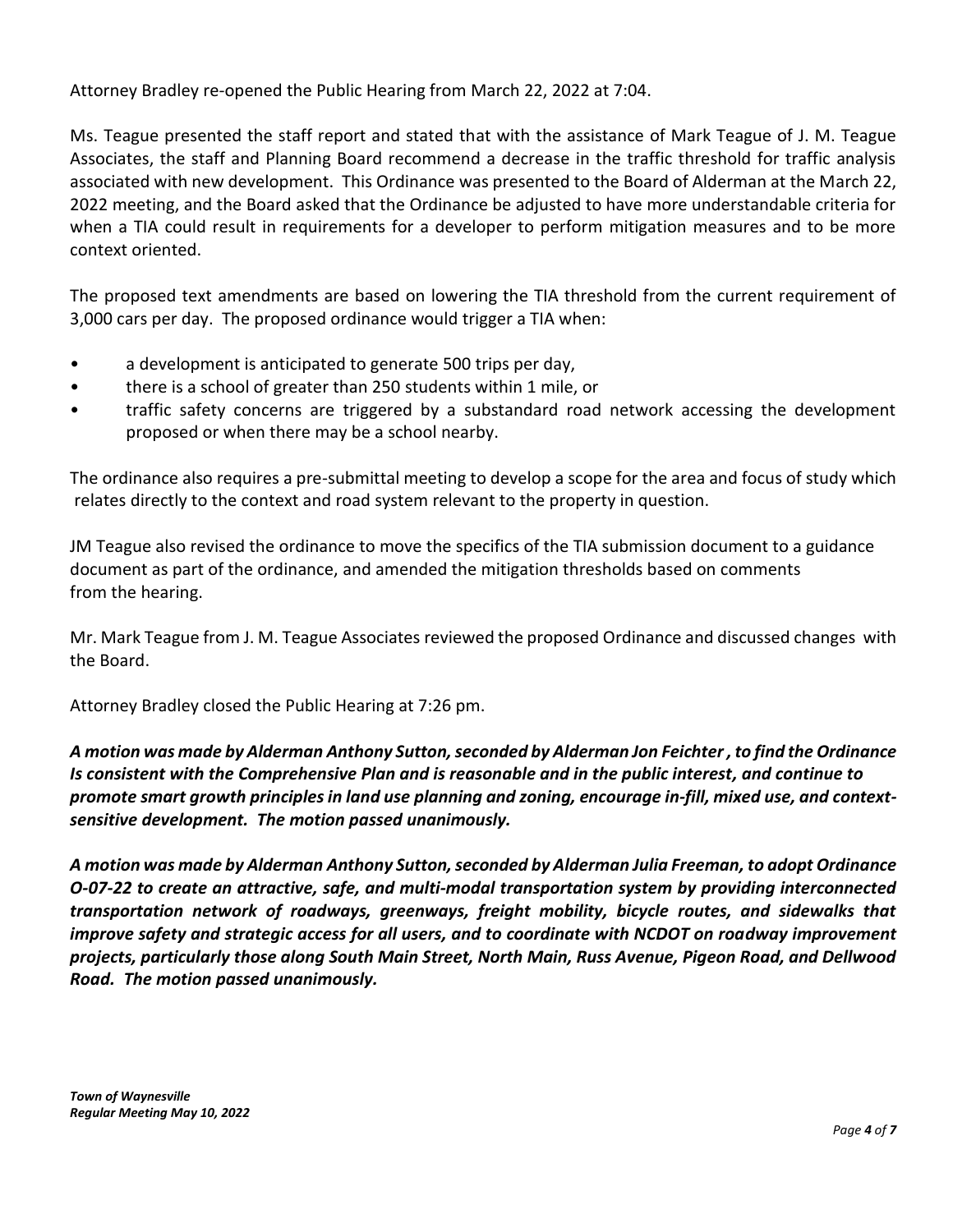## **G. NEW BUSINESS**

## 6. Budget Amendment to the Garage Internal Service Fund

• Misty Hagood, Finance Director

Ms. Misty Hagood, Finance Director told the Board that the increase in prices for gas, diesel, oil, and other supplies has caused a need to amend the Garage Budget. To cover expenses for the remainder of the fiscal year, she asked the Board to increase the Garage Budget by \$50,000.00. She added that all departments have enough to cover their increased portion of the budget, and there is no need to amend the departmental budgets.

*A motion was made by Alderwoman Julia Freeman, seconded by Alderman Anthony Sutton, to approve Resolution R-08-22 amending the Financial Operating Plan for Garage Internal Service Fund. The motion passed unanimously*.

- 7. Personnel Policy Update
	- Jesse Fowler, Assistant Town Manager

Recently the Board approved several changes to the Town of Waynesville's Pay and Classification Table. Assistant Manager Jesse Fowler stated that as formality he requested the Board of Aldermen to adopt an amended Personnel Policy with the updated language that identifies the Pay and Classification Table. This language is located on page 11, Employment Relationship – Employee Pay and classification.

# *A motion was made by Alderman Anthony Sutton, seconded by Alderman Jon Feichter, to adopt the amended Personal Policy as presented. The motion carried unanimously.*

- 8. Presentation of 2022-23 Budget and scheduling public hearing.
	- Rob Hites, Town Manager

Manager Rob Hites told the Board that Ms. Hagood is making changes that have been recommended by the concurrence of the Board, and staff has started working some of the analytical questions posed by members. Some of the questions regarding a redistribution of revenue within the electric fund, and it is important to remember that utility rates and general fund fees may be changed by the Board at any time during the budget year. The ad valorem tax rate must be set by midnight on June 30<sup>th</sup>.

Manager Hites read the Budget message (included in these minutes.) The budget proposal recommends a 3% increase in water rates across all rate schedules. Also recommended is a 10% increase to sewer rates to establish a fee schedule that will be able to fund the first year of debt service when the sewer plant is complete. This series of increases in the sewer rates are a requirement of out "State Revolving Loan Agreement." The proposed electric fund contains a 5% rate increase across all schedules. The rate increases do not impact the "base rates" of the customer classes. The Schedule of Rates and Fees contain a number of changed to individual fees in all funds, many of which have not increased in in over a decade.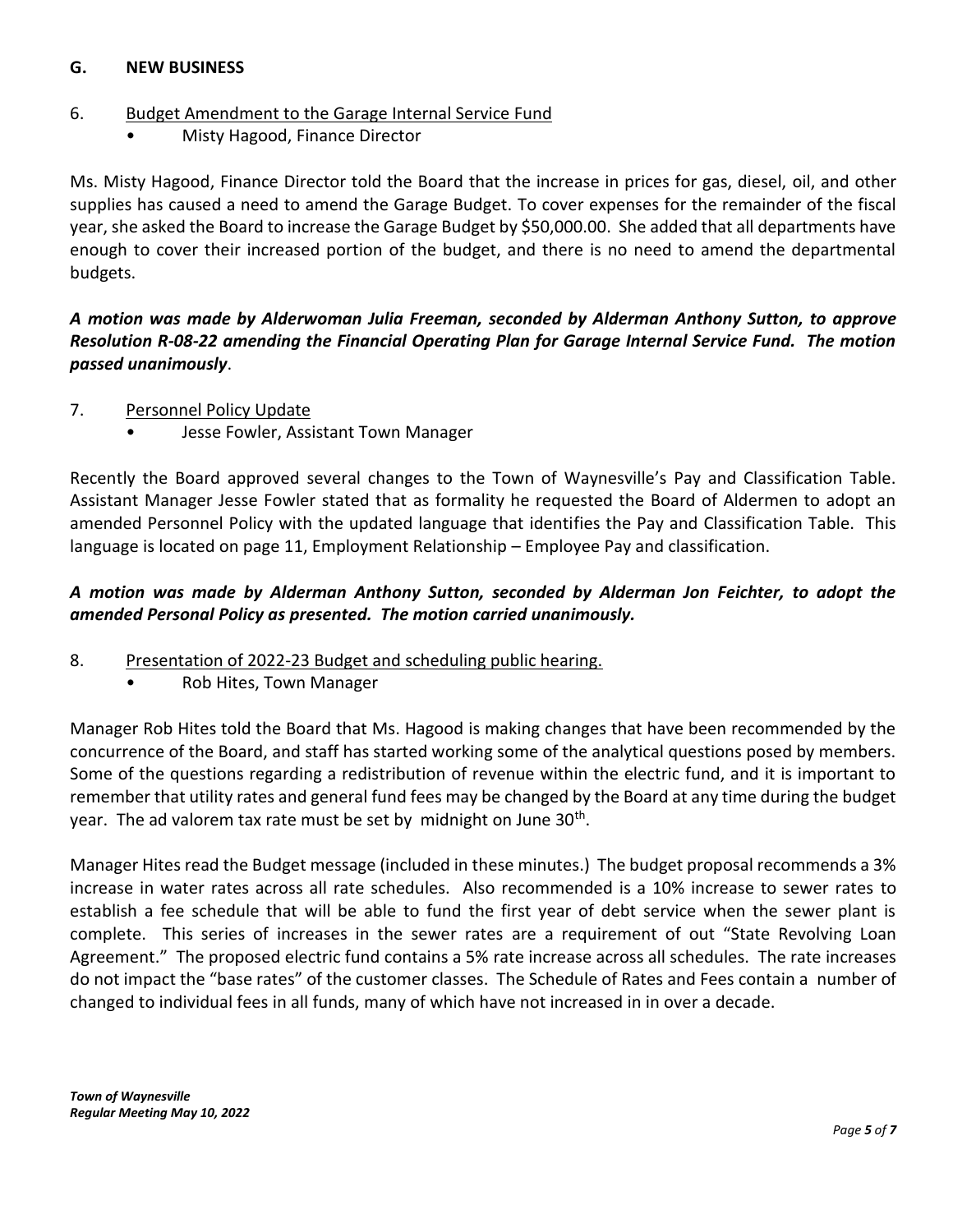The largest financial impact to the Town in the upcoming year is the funding of the Wastewater Treatment Plant, and a principal goal of the Board to design, fund, and construct, a new fire station in Hazelwood. While moving through the process of design, bidding, and borrowing, it is critical that the Board set a limit on the budget for the project, and it is imperative to retain approximately 42% of the operating budget of the General Fund.

*A motion was made by Alderman Anthony Sutton, seconded by Alderwoman Julia Freeman, to call for a Public Hearing to be held on Tuesday, May 24, 2022 in the Town Hall Board Room at 6:00 pm or as closely thereafter as possible for the purpose of adopting the 2022/2023 FY Town of Waynesville Budget. The motion carried unanimously*.

- **H. COMMUNCATION FROM STAFF** Manager's Report
	- Rob Hites, Town Manager

Manager Hites said the County has the opportunity to apply for up to two million dollars from the Dogwood Trust Fund, and it is a one-to-one match. They are asking for the Towns to contribute to this fund for inside projects, in particular an affordable outreach for Pathways to place qualified candidates and set up a revolving trust fund within Habitat for Humanity for houses sold. He said that Alderman Chuck Dickson asked to allocate \$100,000.00 of the ARP money to match the Dogwood Trust Fund. This is solely an effort to provide funds for housing on a fifty-fifty basis by the Towns in Haywood County.

After much discussion, the consensus of the Board was to reject the offer to match funds for the housing projects.

- **I.** Budget Amendment in the Finance Department to contract with DebtBook for software to assist with GASB 87 implementation.
	- Misty Hagood, Finance Director

In June 2017, the Governmental Accounting Standards Board (GASB) issued Statement No. 87 Leases. There have been several delays to the effective date, but the lease standard must now be implemented for fiscal years ending June 30, 2022 and later.

The new lease standard changes the accounting and reporting model by removing the concept of operating vs. capital leases and replacing it with a single lease model based on the principle that all leases are financing of the right to use an underlying asset. Accounting and financial statements will be impacted with the new lease-related assets, receivables, liabilities, and deferred inflows of resourcing being reported on the statement of net position, as well as the effects of changes in those accounts on the statement of activities in the form of principal, interest, and amortization.

Implementing the new lease standard will require a significant amount of research and preparation. The Finance Director is requesting to contract with DebtBook for software that will track all the Town's debt and leases. The software tracks each debt issue and lease and will generate the necessary journal entries, supplements, and notes for the financial statements. DebtBook will do all the upfront work to import our